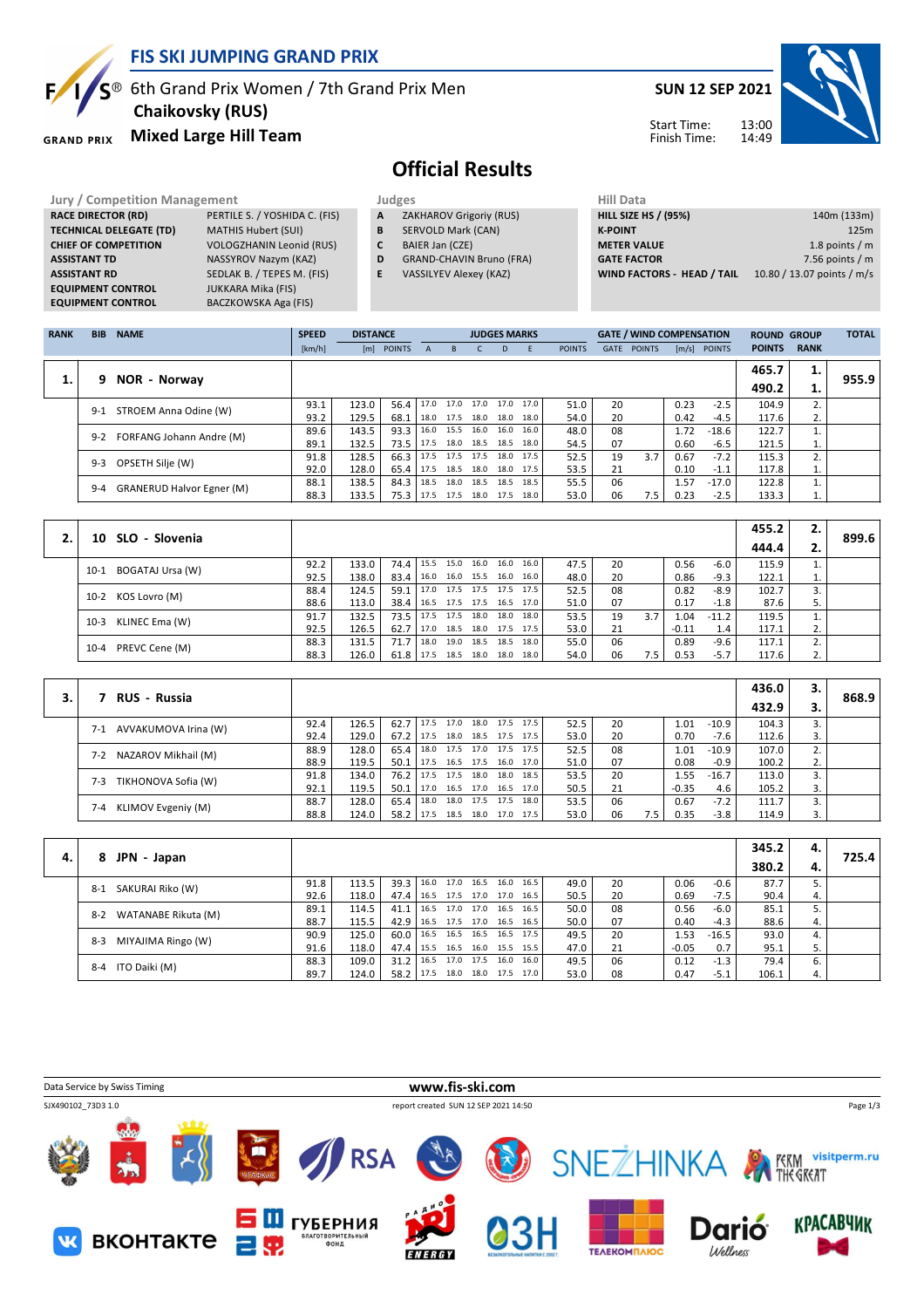

**FIS SKI JUMPING GRAND PRIX**

 $S^{\circledast}$  6th Grand Prix Women / 7th Grand Prix Men

 **Chaikovsky (RUS)**

**Mixed Large Hill Team GRAND PRIX** 

**SUN 12 SEP 2021**



Start Time: Finish Time:

### **Official Results**

| <b>RANK</b> | <b>BIB</b> | <b>NAME</b>             | <b>SPEED</b> | <b>DISTANCE</b> |            |              |                          |      | <b>JUDGES MARKS</b> |           |               |             | <b>GATE / WIND COMPENSATION</b> |       |               | <b>ROUND GROUP</b> |             | <b>TOTAL</b> |
|-------------|------------|-------------------------|--------------|-----------------|------------|--------------|--------------------------|------|---------------------|-----------|---------------|-------------|---------------------------------|-------|---------------|--------------------|-------------|--------------|
|             |            |                         | [km/h]       |                 | [m] POINTS | $\mathsf{A}$ | B.                       |      | D.                  | F         | <b>POINTS</b> | <b>GATE</b> | <b>POINTS</b>                   | [m/s] | <b>POINTS</b> | <b>POINTS</b>      | <b>RANK</b> |              |
|             |            |                         |              |                 |            |              |                          |      |                     |           |               |             |                                 |       |               |                    |             |              |
|             |            |                         |              |                 |            |              |                          |      |                     |           |               |             |                                 |       |               | 339.7              | 5.          |              |
| 5.          |            | 6 CZE - Czech Republic  |              |                 |            |              |                          |      |                     |           |               |             |                                 |       |               | 357.2              | 5.          | 696.9        |
|             | $6 - 1$    | INDRACKOVA Karolina (W) | 91.9         | 120.0           | 51.0       |              | 17.0 16.5                | 17.0 |                     | 17.0 17.0 | 51.0          | 20          |                                 | 0.33  | $-3.6$        | 98.4               | 4.          |              |
|             |            |                         | 91.2         | 114.5           | 41.1       | 16.5         | 17.0 17.0 16.0 16.0      |      |                     |           | 49.5          | 20          |                                 | 0.71  | $-7.7$        | 82.9               | 5.          |              |
|             | $6 - 2$    | KOZISEK Cestmir (M)     | 88.7         | 116.5           | 44.7       |              | 16.5 16.5 16.5           |      | 16.5                | 16.5      | 49.5          | 08          |                                 | 0.92  | $-9.9$        | 84.3               | 6.          |              |
|             |            |                         | 88.9         | 115.5           | 42.9       |              | 16.5 17.5 17.0 16.5 16.5 |      |                     |           | 50.0          | 07          |                                 | 0.04  | $-0.4$        | 92.5               | 3.          |              |
|             | $6 - 3$    | ULRICHOVA Klara (W)     | 91.6         | 109.0           | 31.2       |              | 16.5 17.0 16.5           |      |                     | 16.0 16.5 | 49.5          | 20          |                                 | 0.64  | $-6.9$        | 73.8               | 6.          |              |
|             |            |                         | 92.0         | 120.5           | 51.9       |              | 17.0 17.0 17.0 17.0 17.0 |      |                     |           | 51.0          | 21          |                                 | 0.05  | -0.5          | 102.4              | 4.          |              |
|             |            |                         | 87.9         | 111.0           | 34.8       | 16.5         | 17.0 17.0                |      | 16.5                | 17.0      | 50.5          | 06          |                                 | 0.19  | $-2.1$        | 83.2               | 4.          |              |
|             | 6-4        | POLASEK Viktor (M)      | 88.6         | 109.0           | 31.2       |              | 16.0 17.0 17.0 16.0 16.0 |      |                     |           | 49.0          | 08          |                                 | 0.07  | $-0.8$        | 79.4               | 8.          |              |
|             |            |                         |              |                 |            |              |                          |      |                     |           |               |             |                                 |       |               |                    |             |              |

|    |                                   |      |       |                  |      |      |      |                     |      |      |    |         |         | 283.6 | 6.         |       |
|----|-----------------------------------|------|-------|------------------|------|------|------|---------------------|------|------|----|---------|---------|-------|------------|-------|
| 6. | 5 ITA - Italy                     |      |       |                  |      |      |      |                     |      |      |    |         |         | 283.7 | - 6.       | 567.3 |
|    | MALSINER Jessica (W)<br>$5-1$     | 91.9 | 96.5  | 8.7 <sub>1</sub> | 15.0 | 15.5 | 16.0 | 15.5 15.0           |      | 46.0 | 20 | 0.03    | $-0.3$  | 54.4  |            |       |
|    |                                   | 91.8 | 94.0  | 4.2              | 15.0 |      |      | 15.0 15.5 15.0      | 15.0 | 45.0 | 20 | 0.49    | $-5.3$  | 43.9  | $\prime$ . |       |
|    | 5-2 CECON Francesco (M)           | 88.5 | 116.0 | 43.8             | 16.0 |      |      | 16.0 16.0 16.0      | 16.0 | 48.0 | 08 | 0.98    | $-10.6$ | 81.2  |            |       |
|    |                                   | 88.3 | 106.0 | 25.8             | 15.0 |      |      | 15.5 16.0 15.0 15.0 |      | 45.5 | 07 | 0.43    | -4.6    | 66.7  |            |       |
|    | MALSINER Lara (W)<br>$5-3$        | 93.0 | 109.0 | $31.2$   15.0    |      |      |      | 15.0 16.5 15.0      | 16.0 | 46.0 | 20 | 1.00    | $-10.8$ | 66.4  |            |       |
|    |                                   | 93.3 | 108.5 | 30.3             | 16.0 |      |      | 17.0 16.5 16.0 16.5 |      | 49.0 | 21 | $-0.10$ | 1.3     | 80.6  | ь.         |       |
|    | BRESADOLA Giovanni (M)<br>$5 - 4$ | 88.5 | 106.0 | 25.8             | 15.5 | 16.0 | 16.0 | 16.0                | 16.0 | 48.0 | 06 | $-0.60$ | 7.8     | 81.6  |            |       |
|    |                                   | 89.3 | 117.0 | 45.6             | 16.5 |      |      | 17.0 17.0 16.5 16.5 |      | 50.0 | 08 | 0.29    | $-3.1$  | 92.5  |            |       |

| 1 ROU - Romania                     |      |       |                   |      |      |      |                     |        |      |    |         |         | 256.6 | 7. |       |
|-------------------------------------|------|-------|-------------------|------|------|------|---------------------|--------|------|----|---------|---------|-------|----|-------|
|                                     |      |       |                   |      |      |      |                     |        |      |    |         |         | 279.3 |    | 535.9 |
| FOLEA Delia Anamaria (W)<br>$1 - 1$ | 90.8 | 97.0  | $9.6$   15.0      |      | 15.5 | 15.5 | 15.0                | 14.0 l | 45.5 | 20 | 0.84    | $-9.1$  | 46.0  | 9. |       |
|                                     | 91.7 | 89.5  | $-3.9$   13.5     |      |      |      | 14.5 13.5 14.0      | 14.0   | 41.5 | 20 | $-0.03$ | 0.4     | 38.0  | 8. |       |
| FELDOREAN Andrei (M)<br>$1 - 2$     | 88.7 | 110.0 | $33.0$ 16.5       |      |      |      | 16.5 17.0 16.0      | 16.5   | 49.5 | 08 | 0.16    | $-1.7$  | 80.8  | 8. |       |
|                                     | 88.0 | 112.0 | $36.6$   16.5     |      |      |      | 16.5 16.5 16.0      | 16.5   | 49.5 | 07 | 0.96    | $-10.4$ | 75.7  | 6. |       |
| HARALAMBIE Daniela (W)<br>$1 - 3$   | 91.6 | 107.0 | $27.6$   16.0     |      |      |      | 17.0 16.5 16.0      | 16.0   | 48.5 | 20 | 0.86    | $-9.3$  | 66.8  |    |       |
|                                     | 92.0 | 107.5 | $28.5$ 16.0       |      |      |      | 16.5 16.5 16.0      | 16.0   | 48.5 | 21 | $-0.10$ |         | 78.3  | 7. |       |
| CACINA Daniel Andrei (M)<br>$1 - 4$ | 88.1 | 102.5 | $19.5$   15.0     |      |      |      | 15.5 16.5 15.5      | 16.0   | 47.0 | 06 | 0.32    | $-3.5$  | 63.0  | 8. |       |
|                                     | 88.9 | 111.5 | 35.7 <sup>1</sup> | 16.5 |      |      | 17.0 17.0 16.5 16.5 |        | 50.0 | 08 | $-0.12$ | 1.6     | 87.3  | 6. |       |

|    | 2 USA - United States Of America |      |       |                  |                          |           |                     |                     |      |    |         |         | 235.0 | 8.  | 477.2 |
|----|----------------------------------|------|-------|------------------|--------------------------|-----------|---------------------|---------------------|------|----|---------|---------|-------|-----|-------|
| 8. |                                  |      |       |                  |                          |           |                     |                     |      |    |         |         | 242.2 | -8. |       |
|    | LUSSI Nina (W)<br>$2 - 1$        | 92.6 | 98.0  | 11.4             | 15.5                     |           |                     | 16.0 15.5 15.5 15.5 | 46.5 | 20 | 0.56    | $-6.0$  | 51.9  | 8.  |       |
|    |                                  | 92.5 | 88.0  | $-6.6$ I         | 14.5                     |           | 16.0 15.5 15.0 15.5 |                     | 46.0 | 20 | $-0.39$ | 5.1     | 44.5  | 6.  |       |
|    | 2-2 DEAN Decker (M)              | 88.3 | 100.0 | 15.0             | 16.0                     |           | 16.5 16.0 15.5 16.0 |                     | 48.0 | 08 | 0.07    | $-0.8$  | 62.2  | 10. |       |
|    |                                  | 87.9 | 104.0 | 22.2             | 16.5                     |           | 17.0 16.5 15.5 16.0 |                     | 49.0 | 07 | 1.16    | $-12.5$ | 58.7  | 8.  |       |
|    | BELSHAW Annika (W)<br>$2 - 3$    | 90.7 | 92.0  | 0.6 <sub>1</sub> | 15.0                     |           | 15.5 16.0 15.0 15.5 |                     | 46.0 | 20 | 0.45    | $-4.9$  | 41.7  | 9.  |       |
|    |                                  | 91.1 | 97.0  | 9.61             | 15.0                     |           | 16.5 16.0 15.0 15.5 |                     | 46.5 | 21 | 0.26    | $-2.8$  | 53.3  | 8.  |       |
|    | $2 - 4$                          | 88.6 | 112.0 | 36.6             | 16.5                     | 16.5 16.0 | 16.0                | 16.5                | 49.0 | 06 | 0.59    | $-6.4$  | 79.2  |     |       |
|    | LARSON Casey (M)                 | 89.1 | 112.5 | 37.5             | 16.0 17.0 16.5 16.0 16.0 |           |                     |                     | 48.5 | 08 | 0.03    | $-0.3$  | 85.7  | 7.  |       |

#### **not qualified for 2nd round**

| a | China<br><b>CHN</b>          |      |            |                               |  |  |                          |      |    |      |            | 231.6 |    | 231.6 |
|---|------------------------------|------|------------|-------------------------------|--|--|--------------------------|------|----|------|------------|-------|----|-------|
|   | DONG Bing (W)<br>$3-1$       | 90.9 | 109.5      | 32.1                          |  |  | 16.0 16.5 16.0 16.0 16.5 | 48.5 | 20 | 0.44 | -4.8       | 75.8  | ь. |       |
|   | SONG Qiwu (M)<br>$3 - 2$     | 88.0 | 114.5      | 41.1 16.5 16.5 16.5           |  |  | 16.0 16.5                | 49.5 | 08 | 0.94 | $-10.2$    | 80.4  |    |       |
|   | PENG Qingyue (W)<br>$3 - 3$  | 90.9 | 112.0      | 36.6 14.5 15.5 15.5 15.0 15.5 |  |  |                          | 46.0 | 20 | 0.67 | ר ד<br>- 1 | 75.4  |    |       |
|   | ZHOU Xiaoyang (M)<br>$3 - 4$ |      | <b>DNS</b> |                               |  |  |                          |      |    |      |            |       |    |       |

| 10. |         | Kazakhstan<br><b>KAZ</b>  |      |            |                          |                     |  |  |  |                                 |      | 177.3 | 10      | 177.3   |      |     |  |
|-----|---------|---------------------------|------|------------|--------------------------|---------------------|--|--|--|---------------------------------|------|-------|---------|---------|------|-----|--|
|     | 4-1     | SDERZHIKOVA Valentina (W) | 92.1 | 89.5       |                          |                     |  |  |  | $-3.9$ 13.5 14.0 15.5 13.5 14.0 | 41.5 | 20    | 0.23    | -2.5    | 35.1 | 10. |  |
|     | $4 - 2$ | MUMINOV Sabirzhan (M)     | 88.9 | 117.0      | 45.6 17.0 17.0 16.5 16.5 |                     |  |  |  | 17.0                            | 50.5 | 08    | 0.97    | $-10.5$ | 85.6 |     |  |
|     | $4 - 3$ | SHISHKINA Veronika (W)    |      | <b>DSQ</b> |                          | SCE 1.2.1.1         |  |  |  |                                 |      |       |         |         |      |     |  |
|     | $4 - 4$ | VASSILYEV Danil (M)       | 88.1 | 99.0       | 13.2                     | 14.0 14.0 14.5 13.0 |  |  |  | 14.0                            | 42.0 | 06    | $-0.11$ |         | 56.6 |     |  |